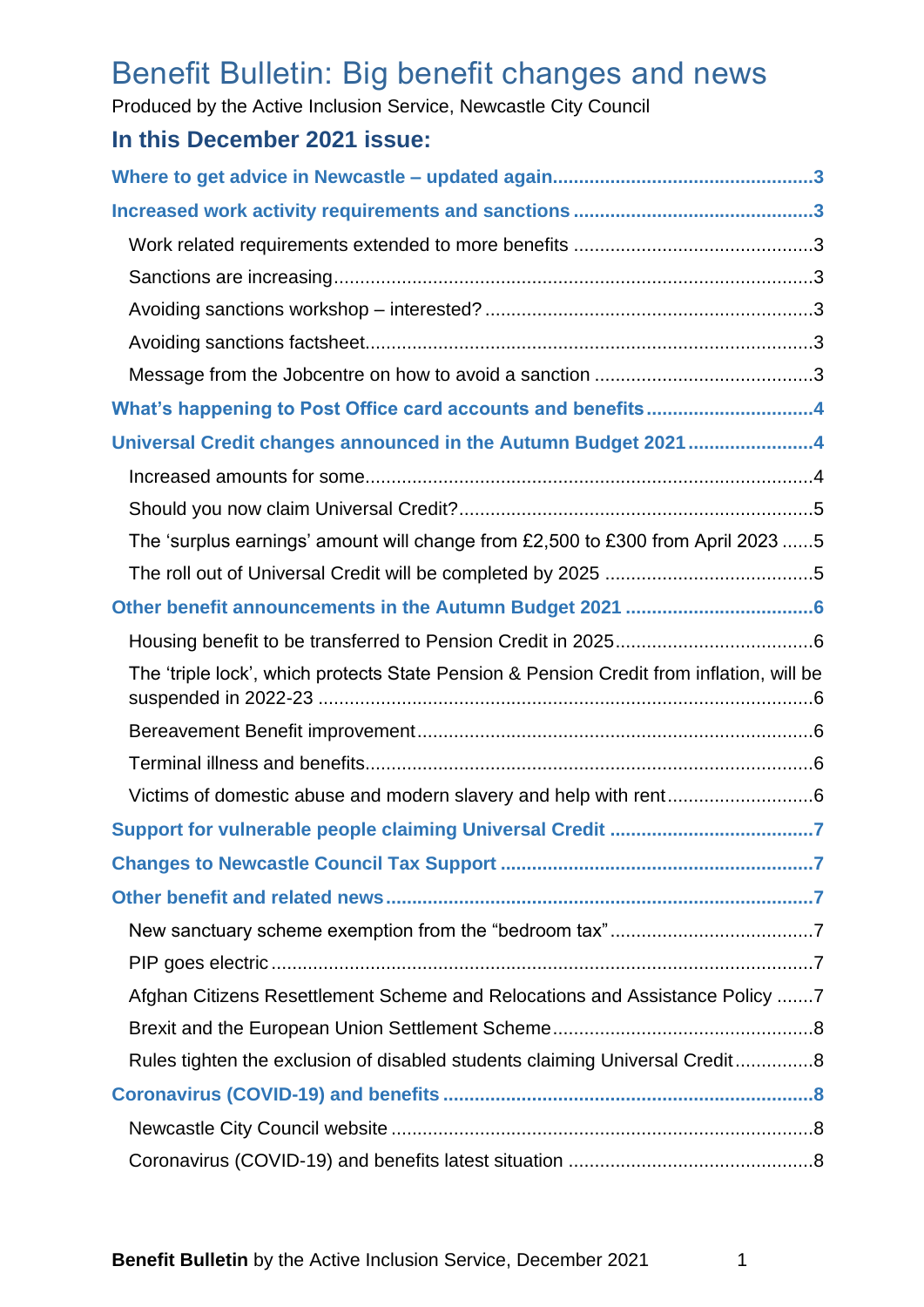| Disabled claimant died underweight, 'unkempt and dirty' benefits wrongly stopped 10 |
|-------------------------------------------------------------------------------------|
| Philippa Day's family wins 'substantial' compensation over benefits death 10        |
|                                                                                     |
|                                                                                     |
|                                                                                     |
|                                                                                     |
|                                                                                     |





 $\overline{\phantom{a}}$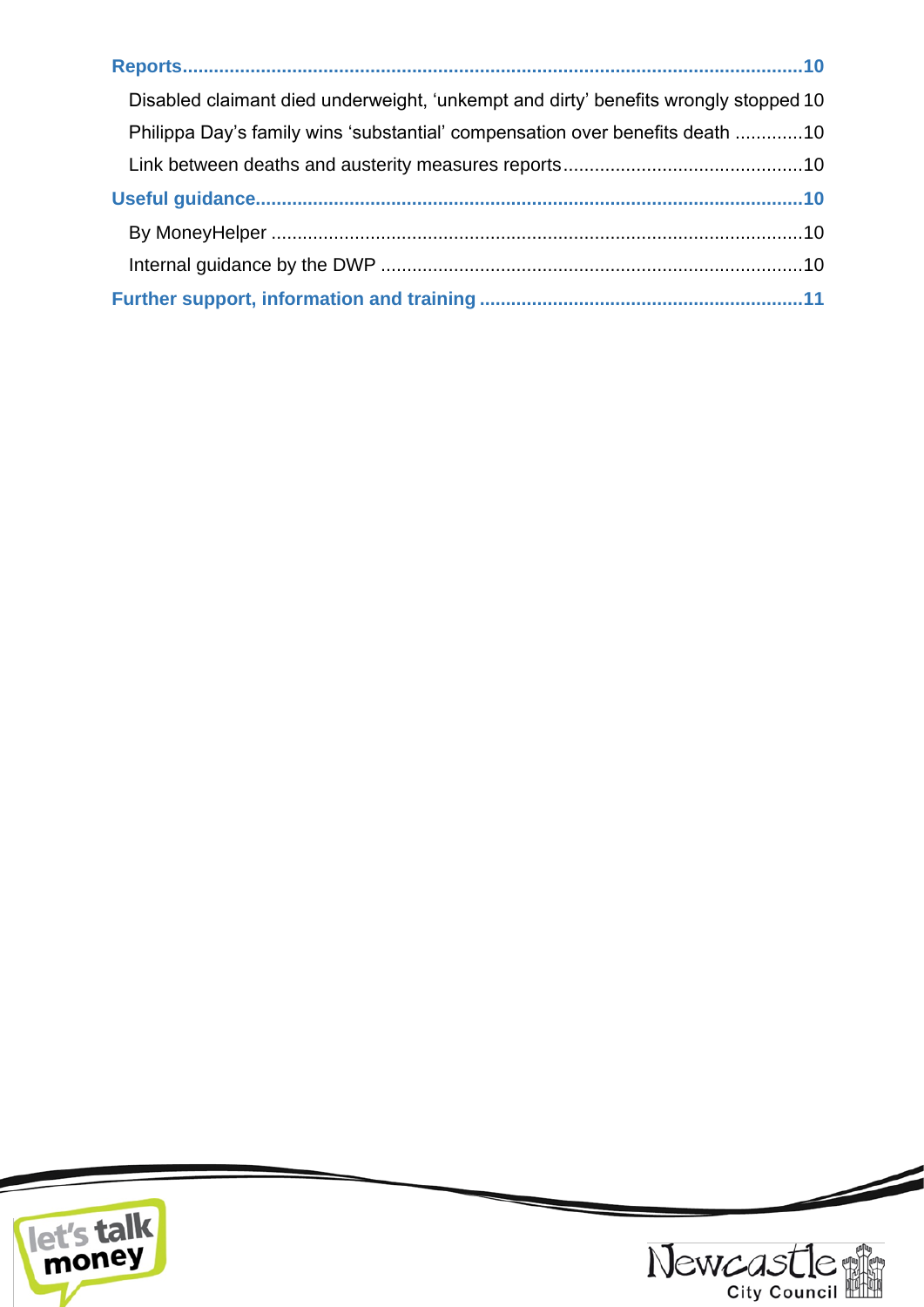# <span id="page-2-0"></span>**Where to get advice in Newcastle – updated again**

Like other services, most of Newcastle's advice services changed from face-to-face to mainly phone advice with some exceptions.

The latest details are in our **latest** version of **Where to get advice in Newcastle**, which can be found on the Newcastle City Council website page: Benefit advice [services in Newcastle and benefit offices.](https://www.newcastle.gov.uk/services/welfare-benefits/welfare-rights-and-money-advice/benefit-advice-services-newcastle-and) This includes details on the Welfare Rights Service's Public advice line.

Professionals and volunteers working with Newcastle's residents can get phone advice from [the Council's Welfare Rights' consultancy line.](https://www.newcastle.gov.uk/services/welfare-benefits/welfare-rights-and-money-advice/information-professionals-and-volunteers#consult)

# <span id="page-2-1"></span>**Increased work activity requirements and sanctions**

Various benefits such as Universal Credit, have work related requirements. Failure to comply with them can result in benefit being cut – called a 'sanction'. The requirements do not apply to everyone and can be reviewed via the 'Claimant Commitment' via the Jobcentre work coach.

### <span id="page-2-2"></span>**Work related requirements extended to more benefits**

From 3 November 2021, work related requirements and sanctions have been extended to 'New Style' (contribution based) Jobseekers Allowance (JSA) and Employment and Support Allowance (ESA).

Details from Department for Work and Pension (DWP) guidance *LA Welfare Direct* [11/2021](https://www.gov.uk/government/publications/la-welfare-direct-bulletins-2021/la-welfare-direct-112021#sanctions-for-new-style-jobseekers-allowance-and-employment-and-support-allowance-claims) and their partner information [Touchbase](https://www.gov.uk/government/publications/touchbase-dwp-news-about-work-working-age-benefits-and-services/touchbase-editions-after-march-2020)

### <span id="page-2-3"></span>**Sanctions are increasing**

As we move away from the coronavirus easements towards and a return to face-toface interviews and greater expectations on claimants to fulfil their work related requirements, we are seeing a '…big rise in Universal Credit (UC) sanctions in June and July 2021' according to analysis of DWP figures by Professor Webster, University of Glasgow. See the sanction reports on [CPAG's website](https://cpag.org.uk/policy-and-campaigns/briefing/david-webster-university-glasgow-briefings-benefit-sanctions)

### <span id="page-2-4"></span>**Avoiding sanctions workshop – interested?**

As work-related requirements return to pre-pandemic levels, we want to make sure sanctions do not increase. Before the pandemic, Newcastle City Council and Jobcentre Plus jointly held quarterly workshops on supporting residents to avoid benefit sanctions and we are thinking about running them again but via Teams. If you are interested in attending please email [activeinclusion@newcastle.gov.uk](mailto:activeinclusion@newcastle.gov.uk) and let us know your name, where you are from and a phone number. If we have enough interest, we can set up a Teams session.

### <span id="page-2-5"></span>**Avoiding sanctions factsheet**

In the meantime, see 'How can I avoid a benefit sanction?' on our Benefits information [page.](https://www.newcastle.gov.uk/services/benefits-information-0)

### <span id="page-2-6"></span>**Message from the Jobcentre on how to avoid a sanction**

'If someone can't attend the appointment as scheduled, they should get in touch with the Jobcentre to explain why they can't go to the Jobcentre at the specified time and make alternative arrangements to attend.'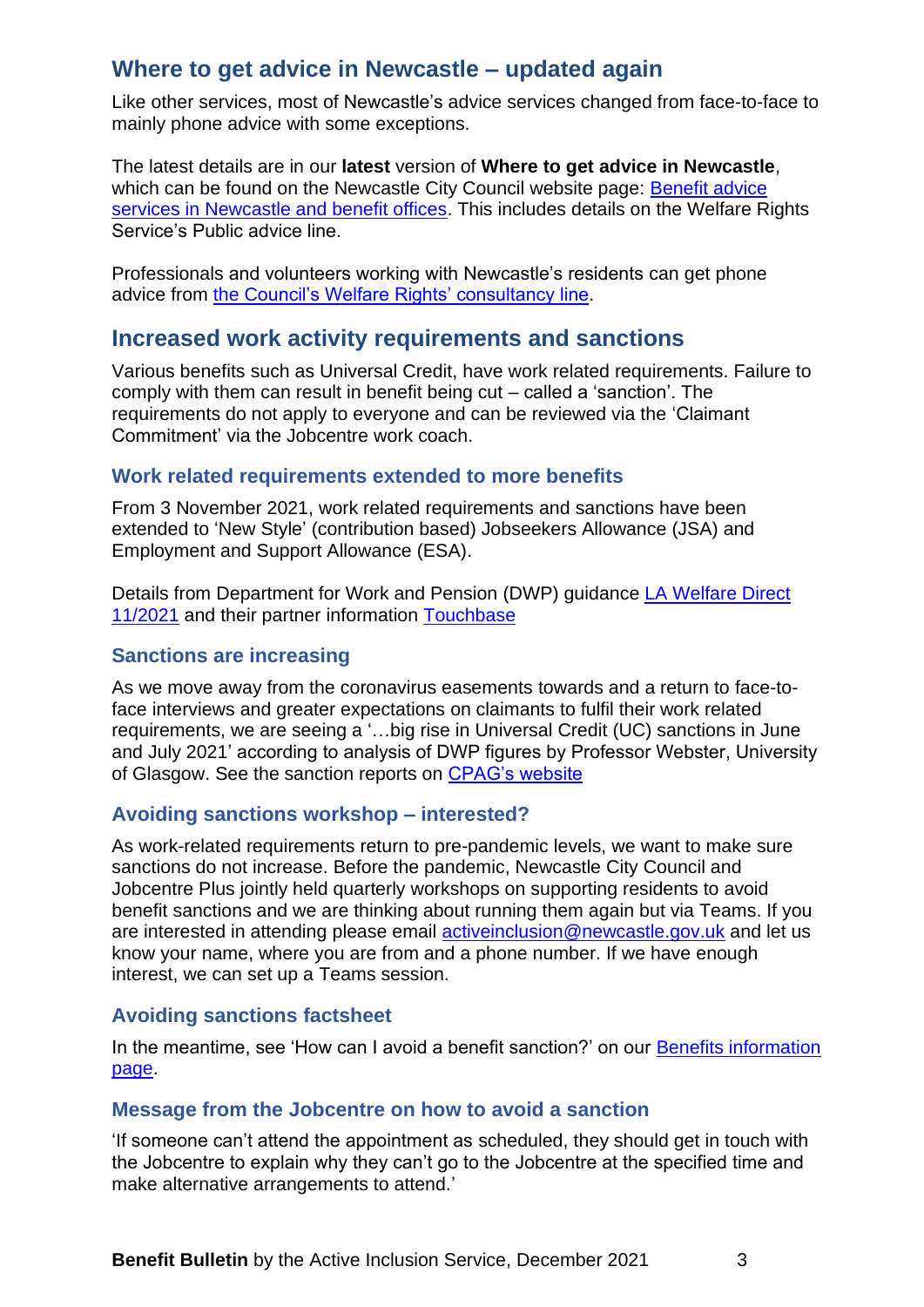# <span id="page-3-0"></span>**What's happening to Post Office card accounts and benefits**

For a number of years, people have been able to receive benefits through a Post Office card account.

The Government want to make people receive their benefits via a bank account or similar account like a Credit Union rather than a Post Office card account. The [Payment Exception Service](https://www.gov.uk/payment-exception-service) will still be available for people who do not have a bank account to collect benefit or pension payments but in the form of vouchers. The end of Post Office card accounts for [DWP benefits](https://www.gov.uk/government/news/post-office-card-accounts-closure-extended-until-november-2022?utm_source=https%3a%2f%2fnews.dwp.gov.uk%2fdwplz%2f&utm_medium=email&utm_campaign=Touchbase+-+17+September+2021&utm_term=Touchbase+-+17+September+2021&utm_content=11746) has been delayed from November 2021 to November 2022 but a [HMRC press release](https://www.gov.uk/government/news/hmrc-customers-with-post-office-card-accounts-given-extra-time-to-switch-accounts) has advised that they are ending for Tax Credits and Child Benefit on 5 April 2022.

[The Government](https://questions-statements.parliament.uk/written-questions/detail/2021-11-09/72482) have said that those who do not change payment to a bank or similar account will be '…migrated on a month-by-month basis to the [payment exception](https://www.gov.uk/payment-exception-service)  [service'](https://www.gov.uk/payment-exception-service).

For more information, visit the [GOV.UK](https://www.gov.uk/how-to-have-your-benefits-paid) website and the [Money Helper Advice](https://www.moneyhelper.org.uk/en/benefits/problems-with-benefits/what-to-do-now-your-post-office-card-account-is-closing?source=mas)  [Service.](https://www.moneyhelper.org.uk/en/benefits/problems-with-benefits/what-to-do-now-your-post-office-card-account-is-closing?source=mas)

# <span id="page-3-1"></span>**Universal Credit changes announced in the Autumn Budget 2021**

These changes were announced in the [Autumn Budget and Spending Review 2021](https://www.gov.uk/government/publications/autumn-budget-and-spending-review-2021-documents)

### <span id="page-3-2"></span>**Increased amounts for some**

Instead of continuing with the £20 a week uplift, the Autumn Budget announced these two measures that will increase Universal Credit for some workers:

**The 'earnings taper rate' will be changed from 63% to 55%**. It means that working claimants will be able to keep an extra 8p for every £1 of net income they earn.

**The 'work allowance' will be increased by £500 a year**. This means that some claimants will be able to keep more of their earnings.

The [Universal Credit Regulations 2013](https://www.legislation.gov.uk/uksi/2013/376) brought in the above measures from 24 November 2021, earlier than the 1 December date in the Autumn Budget. See also DWP guidance [ADM memo 20/21](https://assets.publishing.service.gov.uk/government/uploads/system/uploads/attachment_data/file/1036276/adm20-21.pdf)

#### **A little more explanation:**

Both the 'taper' and 'work allowance' are part of the Universal Credit calculation.

The work allowance is a sort of threshold amount that is applied only if you have a **child** or have **limited capability for work**. Earnings below that amount are ignored. For earnings above that amount, 63% (55% soon) of the excess is taken into account as income. The rest is ignored. There are 2 work allowance amounts depending on whether you have housing costs (help with rent). If you do have housing costs the present amount is £293 a month or £3,516 a year. If you don't have housing costs the present amount is £515 a month or £6,180 a year.

Also see DWP guidance: ADM memo 20/21 [Changes to the taper rate and work](https://assets.publishing.service.gov.uk/government/uploads/system/uploads/attachment_data/file/1036276/adm20-21.pdf)  [allowance](https://assets.publishing.service.gov.uk/government/uploads/system/uploads/attachment_data/file/1036276/adm20-21.pdf)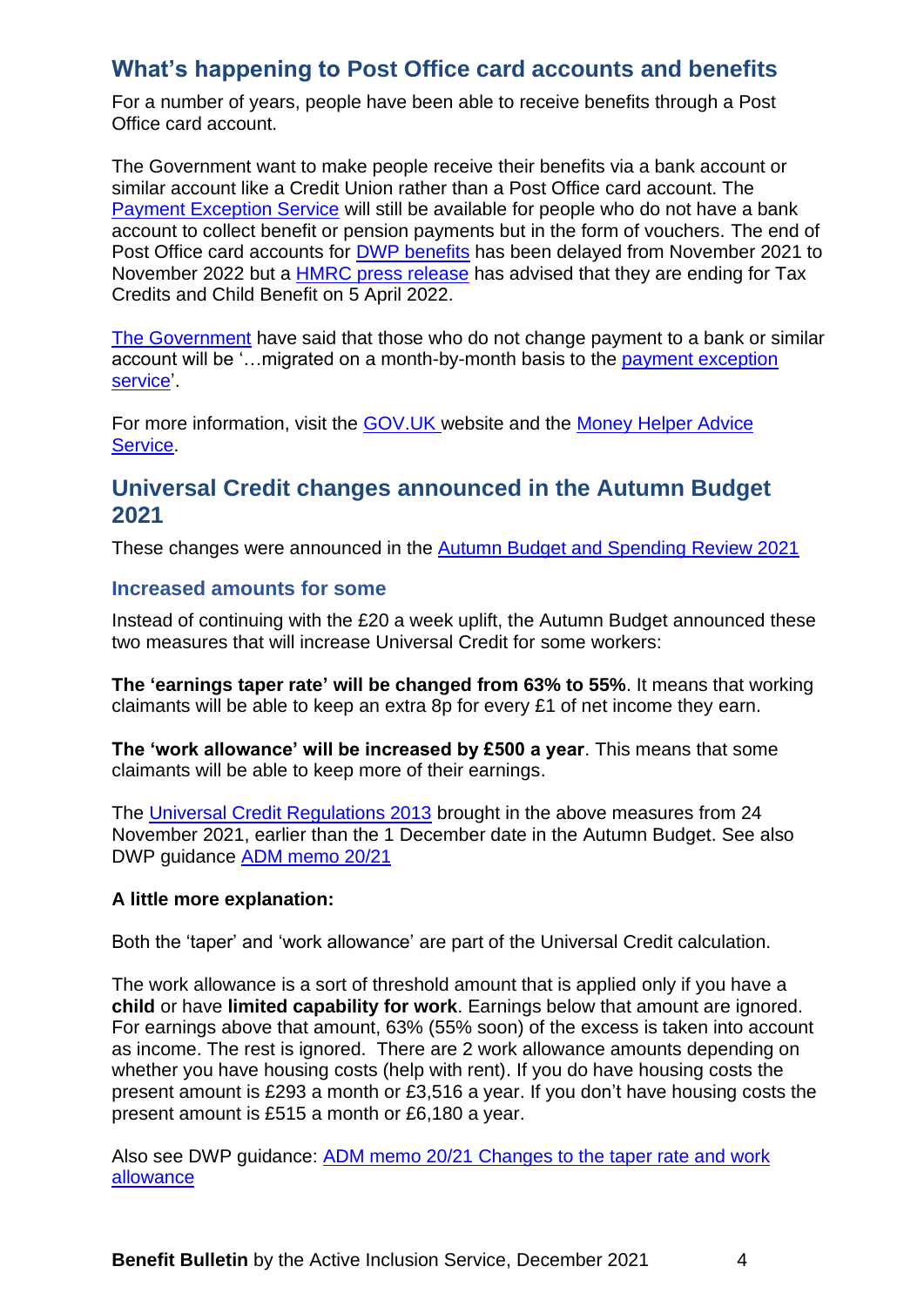#### **Impact:**

The Government said these two changes will benefit 1.9 million workers. The Resolution Foundation [estimates](https://www.resolutionfoundation.org/publications/the-boris-budget/) that "The reduction in the taper rate in Universal Credit will bring an additional 400,000 families into the benefits system next year. Around 75 per cent of the 4.4 million households on Universal Credit will be worse off as a result of decisions to take away the £20 per week uplift despite the Chancellor's new Universal Credit measures in the Budget."

See also the [analysis](https://ifs.org.uk/publications/15818) by the Institute for Fiscal Studies on the Budget's measures and Universal Credit.

### <span id="page-4-0"></span>**Should you now claim Universal Credit?**

If you are on the 'legacy benefits' that Universal Credit is replacing, you always have the choice to claim Universal Credit if you are going to be better off. It *may* be that these two increases mean you may be better off. The best way to find out is to get a comparison or a 'better off calculation' which also takes into account any future considerations from an advice service. Please be aware that claiming Universal Credit will end your entitlement to [those 'legacy benefits'](https://www.gov.uk/universal-credit/how-your-earnings-affect-your-payments?fbclid=IwAR1eTLQuWe21owWz3N_K0v0qYx-_g44AeVTw_HbZJDKuSGEkQv_wygus9fQ).

Newcastle residents can get advice from a number of advice services listed in 'Where to Get Benefit and Debt Advice in Newcastle' on this webpage: [Benefit advice services](https://www.newcastle.gov.uk/services/welfare-benefits/welfare-rights-and-money-advice/benefit-advice-services-newcastle-and)  [in Newcastle and](https://www.newcastle.gov.uk/services/welfare-benefits/welfare-rights-and-money-advice/benefit-advice-services-newcastle-and) benefit offices

### <span id="page-4-1"></span>**The 'surplus earnings' amount will change from £2,500 to £300 from April 2023**

Universal Credit usually assesses income each month. Instead of using the system of most other benefits where fluctuating earnings are averaged, it has the 'surplus earnings' rule. When your earnings in one month goes too high and stops your UC, the surplus amount is not forgotten about but carried forward. So, when your earnings drop and you reclaim UC, those surplus earnings are taken into account as income.

However, any surplus earnings above £2,500 is ignored. But from April 2023 it will decrease to £300 – so many more will see longer periods off UC, waiting for their surplus earnings to 'wear out'. More details from [Revenuebenefits.](https://revenuebenefits.org.uk/universal-credit/guidance/entitlement-to-uc/self-employment/surplus-earnings-and-losses/)

### <span id="page-4-2"></span>**The roll out of Universal Credit will be completed by 2025**

Many people still receive the benefits that Universal Credit is replacing such as Housing Benefit, income related ESA and Tax Credits. Latest figures show that in Newcastle, 13,757 (31%) households are on those 'legacy benefits' and 30,977 (69%) are on Universal Credit. The DWP recently ran a campaign to encourage people to think about a voluntary move from 'legacy benefits' to Universal Credit including a website [Could](https://www.understandinguniversalcredit.gov.uk/working-for-you/could-universal-credit-be-for-you/)  [universal credit be for you?](https://www.understandinguniversalcredit.gov.uk/working-for-you/could-universal-credit-be-for-you/)

At some stage the DWP will tell people their 'legacy benefits' will stop and they have to claim Universal Credit instead. A 'transitional amount' will be paid if their Universal Credit is lower than their 'legacy benefits'.

This date of 2025 is when the Government estimate that everyone will have moved off legacy benefits and onto Universal Credit.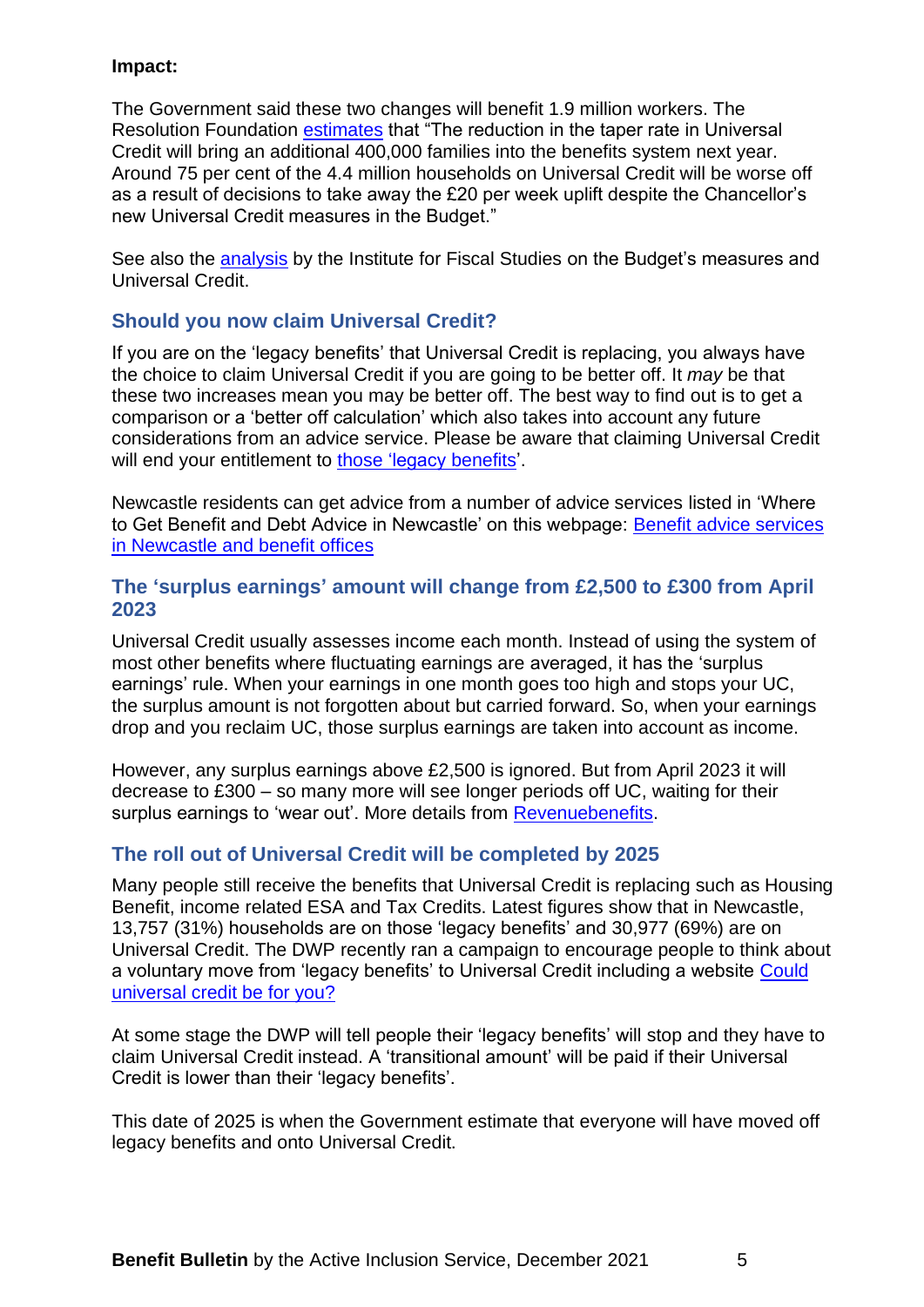# <span id="page-5-0"></span>**Other benefit announcements in the Autumn Budget 2021**

### <span id="page-5-1"></span>**Housing benefit to be transferred to Pension Credit in 2025**

Universal Credit replaces Housing Benefit but only for working age people and not pension age people. Therefore, when Housing Benefit is replaced by Universal Credit in 2025, the Government plan to replace Housing Benefit for people of pension age with a housing element added into Pension Credit.

### <span id="page-5-2"></span>**The 'triple lock', which protects State Pension & Pension Credit from inflation, will be suspended in 2022-23**

The triple lock guaranteed that state pensions would increase every year in line with the highest of either the average wage increase, inflation (CPI) or 5%. By removing the first one, the Government will save £6.7 billion a year. A House of Lords attempt to keep the triple lock was defeated back in the Commons.

#### <span id="page-5-3"></span>**Bereavement Benefit improvement**

Previously, a surviving parent could only claim the financial support if they had been married or in a civil partnership at the time of their spouse or civil partner's death.

Following legal challenges, Widowed Parent's Allowance and Bereavement Support Payments will be extended to surviving cohabiting partners with children who were living with their partner at the time of death. Once approved by Parliament, the changes will apply retrospectively from 30 August 2018, with any backdated payments being made as lump sums. For more details, see the [Government press release](https://www.gov.uk/government/news/cohabiting-couples-to-benefit-from-changes-to-bereavement-benefit-rules?utm_medium=email&utm_campaign=govuk-notifications&utm_source=1466bfa6-bb9c-44b8-8cfa-f63786b23e87&utm_content=daily) and [Child Poverty Action Group advice.](https://cpag.org.uk/sites/default/files/files/CPAG-Note-for-parents-on-Siobhan-McLaughlin-case_0.pdf)

### <span id="page-5-4"></span>**Terminal illness and benefits**

The current 'Special Rules' for terminal illness which fast-track benefit applications for those with a terminal diagnosis of six months will be replaced with a new 12-month, end of life definition. The change will ensure that people in the final year of their life will receive financial support quicker than they can do at present, at a higher rate through revised Special Rules. See the [DWP press release.](https://www.gov.uk/government/news/fast-tracked-access-to-benefits-for-people-with-terminal-illness-expanded?utm_source=https%3a%2f%2fnews.dwp.gov.uk%2fdwplz%2f&utm_medium=email&utm_campaign=Touchbase+-+9+July+2021&utm_term=Touchbase+-+9+July+2021&utm_content=38695)

The Government later told parliament that this will be from April 2022 for Universal Credit and Employment and Support Allowance and later for disability benefits like Personal Independence Payment.

#### <span id="page-5-5"></span>**Victims of domestic abuse and modern slavery and help with rent**

The help with rent under Housing Benefit and Universal Credit for private tenancies (called Local Housing Allowance) is restricted for some residents aged up to 35 years old to the average amount for a bedsit. This is known as the 'shared accommodation rate'. There are several exemptions to this rule and the Autumn Budget 2021 brought forward the exemption to **victims of domestic abuse and modern slavery** from October 2023 to October 2022.

Those who are exempt from the 'shared accommodation rate' have the higher onebedroom rate applied instead.

See also 'New sanctuary scheme exemption from the "bedroom tax"' below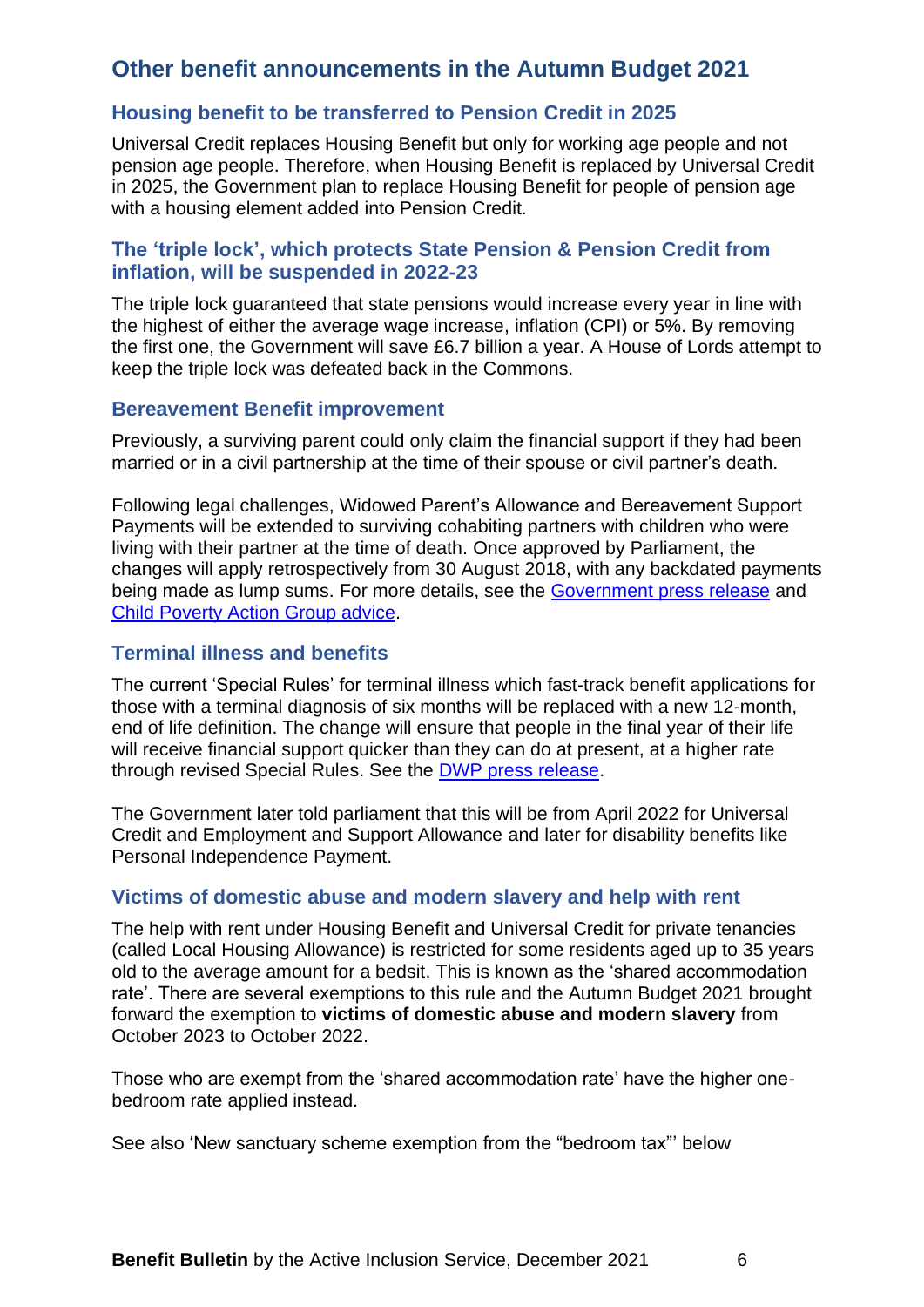# <span id="page-6-0"></span>**Support for vulnerable people claiming Universal Credit**

The Government funding for Citizens Advice to provide the Help to Claim service for those who have difficulty with claiming Universal Credit ends in March 2022. In September 2021, the Government requested applications for the [Future Support Offer](https://www.gov.uk/government/publications/apply-for-future-support-offer-grant-funding-to-support-people-to-claim-universal-credit) grant funding for organisation(s) to deliver telephone and digital support for people making a Universal Credit claim. We await the decision on who is to receive this funding.

For information about how residents are supported with their Universal Credit claim see the document 'Universal Credit - information on support arrangements' found on the Council webpage: [www.newcastle.gov.uk/universalcredit-moredetail.](http://www.newcastle.gov.uk/universalcredit-moredetail)

# <span id="page-6-1"></span>**Changes to Newcastle Council Tax Support**

In 2020-21 working age people in receipt of Council Tax Support received £150.00 from the Council towards their council tax and in 2021-22 they received £160.00. This resulted in over 16,000 zero bills being issued.

In responding to the financial impact of coronavirus (COVID-19), the Council is changing the Council Tax Support scheme for working age people to provide additional financial support to some of the most vulnerable people living within our neighbourhoods. A consultation took place in Autumn 2021 and closed 12 December 2021. More details on the proposed scheme can be found [here.](https://www.newcastle.gov.uk/services/council-tax/apply-council-tax-support/council-tax-support-scheme#Consultation)

More details on help for residents paying Council Tax: [Coronavirus –](https://www.newcastle.gov.uk/services/council-tax/council-tax-exemptions/coronavirus-information-relating-council-tax) Information [relating to Council Tax.](https://www.newcastle.gov.uk/services/council-tax/council-tax-exemptions/coronavirus-information-relating-council-tax)

### <span id="page-6-2"></span>**Other benefit and related news**

### <span id="page-6-3"></span>**New sanctuary scheme exemption from the "bedroom tax"**

Claimants are exempt from the "bedroom tax" from 1 October 2021 if their home has been adapted under a domestic violence Sanctuary Scheme. For more details see DWP [guidance](https://www.gov.uk/government/publications/housing-benefit-adjudication-circulars-2021/a82021-the-domestic-abuse-support-relevant-accommodation-and-housing-benefit-and-universal-credit-sanctuary-schemes-amendment-regulations-2021) and Government [legislation.](https://www.legislation.gov.uk/uksi/2021/991/made) This follows a [European Court of Human](https://hudoc.echr.coe.int/eng#{%22itemid%22:[%22001-196897%22]})  [Rights](https://hudoc.echr.coe.int/eng#{%22itemid%22:[%22001-196897%22]}) judgement that found it was incompatible with human rights law not to have this exception.

See 'Victims of domestic abuse and modern slavery and help with rent' above

### <span id="page-6-4"></span>**PIP goes electric**

The DWP continue to roll out the offer of an online Personal Independent Payment claim form (PIP2) to those who have an email address. The DWP have told advisers that by 6 December, '…the email service will be offered to all customers who make a claim in their own right (but appointees will still not be eligible).'

### <span id="page-6-5"></span>**Afghan Citizens Resettlement Scheme and Relocations and Assistance Policy**

The UK Government is resettling Afghan families under different schemes for example those who were locally employed staff of the UK Government and their families and for up to 20,000 other Afghans who would be at risk if they remained in Afghanistan modelled on the scheme for Syrian families. Afghans admitted under these schemes will receive immediate indefinite leave to remain in the UK and so will have access to public funds like benefits. For more details see Government [guidance](https://www.gov.uk/guidance/afghan-citizens-resettlement-scheme) and Child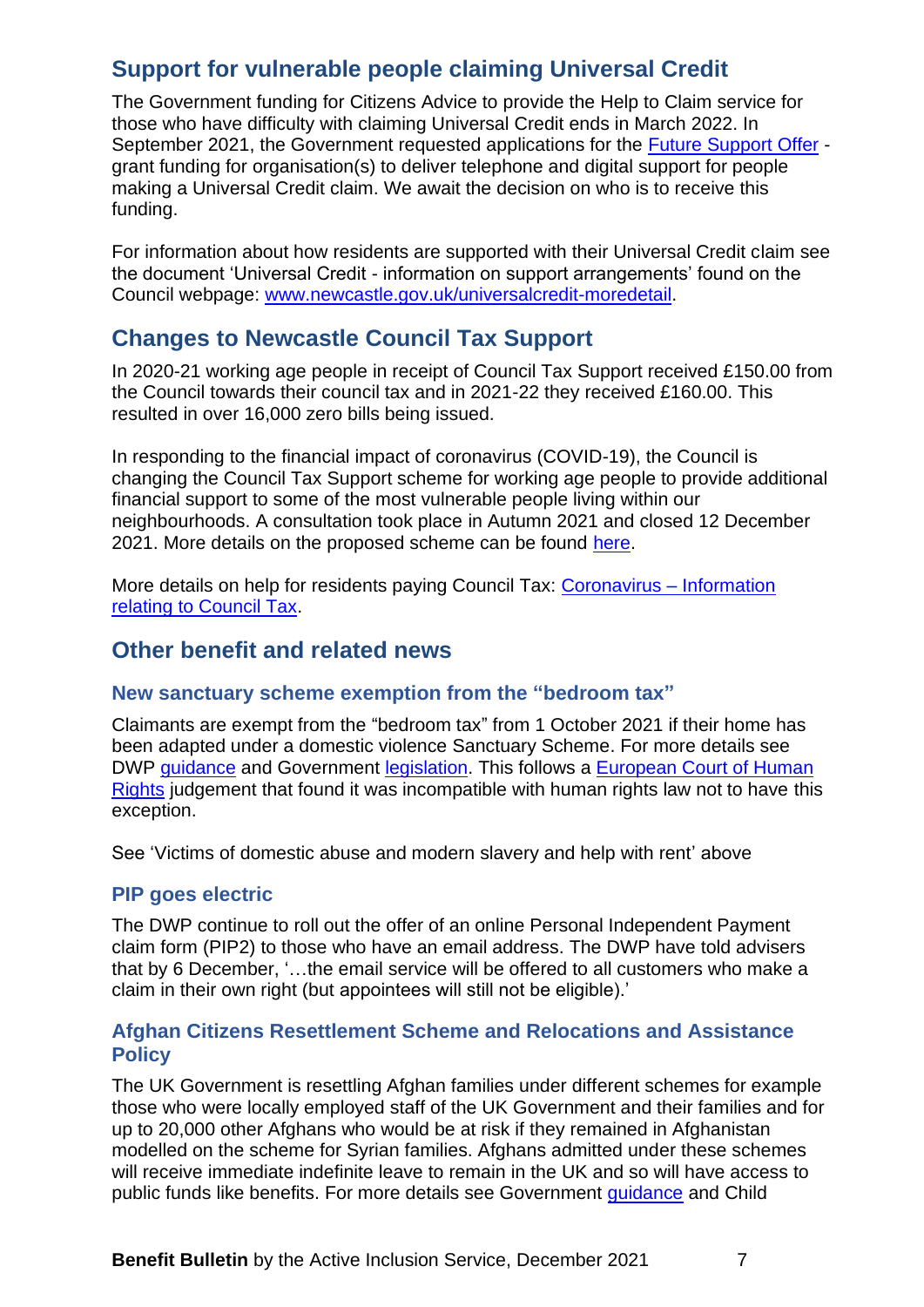Poverty Action Group [information sheet.](file:///C:/Users/13113/AppData/Local/Temp/MicrosoftEdgeDownloads/1c7f871c-c46d-40bb-9e72-7a24517ed2b6/CPAG-Afghan-briefing-Sep-2021.pdf) Also see DWP quidance confirming the Habitual Residence Test does not apply in such cases. These schemes were costed under the [Autumn Budget and Spending Review 2021.](https://www.gov.uk/government/publications/autumn-budget-and-spending-review-2021-documents)

Information on local help can be found on the Newcastle City of Sanctuary website [Newcastle City of Sanctuary](https://newcastle.cityofsanctuary.org/resources-documents-and-things-that-may-be-of-use) and on the City Council web **Refugees** – how you can [help.](https://www.newcastle.gov.uk/services/communities-and-neighbourhoods/asylum-and-immigration/refugees-how-you-can-help)

### <span id="page-7-0"></span>**Brexit and the European Union Settlement Scheme**

Free movement for people between the European Union (EU) ended on 31 December 2020, with a new immigration system for those wanting to come to the UK from 1 January 2021. The [EU Settlement Scheme](https://www.gov.uk/settled-status-eu-citizens-families) (EUSS) was introduced to allow EU, European Economic Area or Swiss citizens a grace period to be able to continue living in the UK and receive benefits and housing if they claimed settled status or pre settled status before 30 June 2021. The Government are allowing late claims if they have reasonable grounds to apply late and [announced](https://www.gov.uk/government/news/temporary-protection-for-more-applicants-to-the-settlement-scheme) they will have their rights protected while their application is being determined, including any appeal. Organisations offering support are available at [www.gov.uk/help-eu-settlement](https://response.smartcdn.co.uk/homeofficeR4/mailresponse.asp?tid=26246&em=11249137&turl=https://www.gov.uk/help-eu-settlement-scheme)[scheme.](https://response.smartcdn.co.uk/homeofficeR4/mailresponse.asp?tid=26246&em=11249137&turl=https://www.gov.uk/help-eu-settlement-scheme)

For more information, see the Directors of Adults Social Services' [EUSS information](https://www.adass.org.uk/euss)  [hub](https://www.adass.org.uk/euss) and the Greater London Authority's [European Londoners Hub](https://www.london.gov.uk/what-we-do/european-londoners-hub) with up-to-date guidance for EU/EEA nationals on rights, entitlements and how to apply to the EUSS.

For those who are aware of the 'Fratila' case, the Supreme Court has just made its judgement. See explanations by [CPAG](https://cpag.org.uk/welfare-rights/legal-test-cases/current-test-cases/eu-pre-settled-status) and [Free Movement.](https://www.freemovement.org.uk/supreme-court-overturns-expansion-of-benefits-rights-for-eu-citizens/?utm_source=rss&utm_medium=rss&utm_campaign=supreme-court-overturns-expansion-of-benefits-rights-for-eu-citizens&mc_cid=522341d103&mc_eid=e20897c751)

### <span id="page-7-1"></span>**Rules tighten the exclusion of disabled students claiming Universal Credit**

The Government have [legislated](https://www.legislation.gov.uk/uksi/2021/1224/made) to limit disabled students from claiming Universal Credit where they have been 'determined to have limited capability for work on a date before the person starts undertaking a course of education'. See the summary by [Disability Rights UK](https://www.disabilityrightsuk.org/news/2021/november/new-rules-tighten-exclusion-disabled-students-universal-credit) and [Revenuebenefits.](https://revenuebenefits.org.uk/universal-credit/)

# <span id="page-7-2"></span>**Coronavirus (COVID-19) and benefits**

### <span id="page-7-3"></span>**Newcastle City Council website**

As you will be aware, many of the Coronavirus (COVID-19) benefits support has ended but some have been extended or have not been withdrawn. Below is a summary of the latest situation. In the meantime, we are updating these pages:

Coronavirus and benefits – [what the changes mean for you](https://www.newcastle.gov.uk/services/welfare-benefits/welfare-rights-and-money-advice/coronavirus-and-benefits-what-changes)

[Coronavirus and benefits –](https://www.newcastle.gov.uk/services/coronavirus-and-benefits-news) news

[Coronavirus and benefits –](https://www.newcastle.gov.uk/services/coronavirus-and-benefits-guidance-and-legislation) guidance and legislation

See also the good report from the House of Commons library [Coronavirus: Withdrawing](https://commonslibrary.parliament.uk/research-briefings/cbp-8973/)  [crisis social security measures](https://commonslibrary.parliament.uk/research-briefings/cbp-8973/)

### <span id="page-7-4"></span>**Coronavirus (COVID-19) and benefits latest situation**

Those claiming or entitled to **Employment and Support Allowance** and **affected by coronavirus** can continue to be treated as incapable of work without having to provide medical evidence or undergo a work capability assessment and forego the 7-day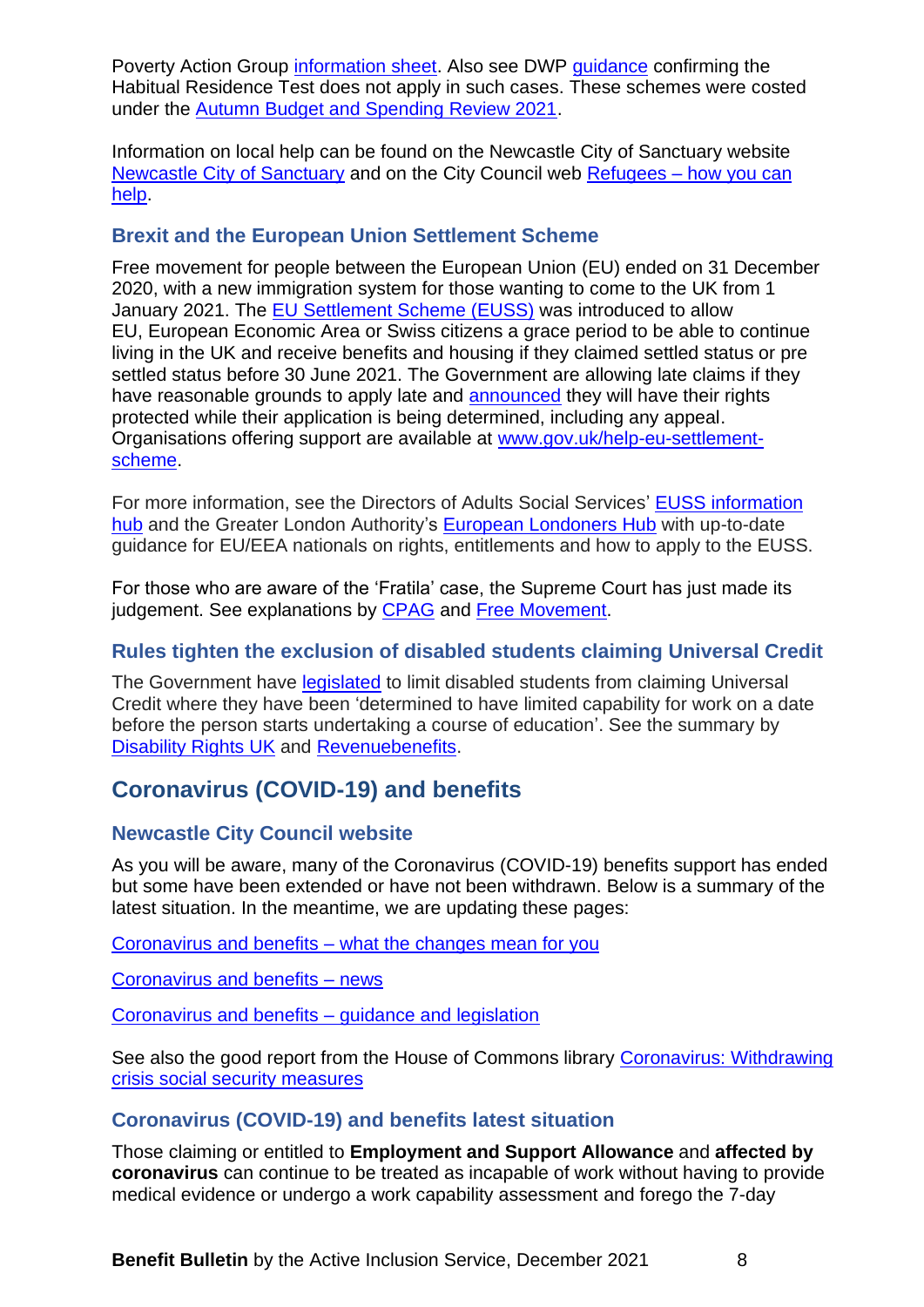waiting period with ESA paid from day one - until 24 March 2022. This date was extended by [The Employment and Support Allowance and Universal Credit](https://www.legislation.gov.uk/uksi/2021/1158/made)  [\(Coronavirus Disease\) \(Amendment\) Regulations 2021.](https://www.legislation.gov.uk/uksi/2021/1158/made) Note, these extensions do not apply to Universal Credit.

If you cannot work due to coronavirus, **Statutory Sick Pay can be paid from the first day** rather than the 4-day waiting period and 'isolation notes' can be used instead of fit notes. See regulation 2 and 3 of [The Statutory Sick Pay \(Coronavirus\) \(Suspension of](https://www.legislation.gov.uk/uksi/2020/374)  [Waiting Days and General Amendment\) Regulations 2020](https://www.legislation.gov.uk/uksi/2020/374) which is being kept under review.

Where **Universal Credit** awards **have been reduced to nil** because of high income, it **can be reinstated** without making a new claim, or a reclaim, for up to six months. See regulation 3 of [The Universal Credit \(Coronavirus\) \(Self-employed Claimants and](https://www.legislation.gov.uk/uksi/2020/522/made)  [Reclaims\) \(Amendment\) Regulations 2020;](https://www.legislation.gov.uk/uksi/2020/522/made) and [UC, SEISS payments and automatic](https://askcpag.org.uk/content/204607/uc--seiss-payments-and-automatic-reclaims)  [reclaims](https://askcpag.org.uk/content/204607/uc--seiss-payments-and-automatic-reclaims) by Child Poverty Action Group (CPAG). There has been no announcement to withdraw this.

**Shielding** and benefit help associated with shielding has been withdrawn.

The suspension of the **Universal Credit** '**minimum income floor**' (for self-employed claimants) ended in July 2021 and was gradually phased in from August 2021 with jobcentre Work Coaches having the discretion not to apply it if earnings continue to be affected by coronavirus (COVID-19). This was put into law by [legislation](https://www.legislation.gov.uk/uksi/2021/313/regulation/3/made) and explained in the DWP's [guidance](https://assets.publishing.service.gov.uk/government/uploads/system/uploads/attachment_data/file/1023401/adm15-21.pdf) and their explanation to the [Social Security Advisory Committee](https://www.gov.uk/government/organisations/social-security-advisory-committee/about/membership#minutes-of-meetings) in July 2021.

The DWP reintroduced **Claimant Commitments and Action Plans** for all ESA claimants. More details in the DWP's [Touchbase 18 June 2021](https://news.dwp.gov.uk/dwplz/lz.aspx?p1=MWrDU1MzY5M1M3OTI0OjAwNEM3NEI5OEM3NjRBRDA0ODhDNEUwMTMxOEQxMkEw-&CC=&p=0) and our [coronavirus](https://www.newcastle.gov.uk/services/coronavirus-and-benefits-news)  [and benefits news page.](https://www.newcastle.gov.uk/services/coronavirus-and-benefits-news)

**Jobcentres** are open but are requesting that people only turn up with an appointment or in exceptional circumstances. See the DWP's website [Understanding Universal](https://www.understandinguniversalcredit.gov.uk/)  **Credit** 

**Accessing health and disability benefits assessments and the Jobcentre.** Face-toface assessments have resumed - with safety measures in place - as well as some assessments continuing by telephone and video. See the DWP webpage [Attending a](https://www.gov.uk/government/publications/attending-a-face-to-face-health-assessment-during-covid-19?utm_medium=email&utm_campaign=govuk-notifications&utm_source=d02b0562-796b-4978-9b14-d5d6f3641819&utm_content=daily)  [face-to-face health assessment during COVID-19](https://www.gov.uk/government/publications/attending-a-face-to-face-health-assessment-during-covid-19?utm_medium=email&utm_campaign=govuk-notifications&utm_source=d02b0562-796b-4978-9b14-d5d6f3641819&utm_content=daily) and the websites of the service that carries out assessments for most benefits [such as Universal Credit and Employment](https://www.chdauk.co.uk/your-assessment)  [and Support Allowance](https://www.chdauk.co.uk/your-assessment) and for [PIP assessments.](https://www.mypipassessment.co.uk/)

The **Universal Credit £20 a week uplift** was not extended beyond September 2021. Instead, the Autumn Budget 2021 announced the changes described above.

The **Working Tax Credit uplift** in the form of a £500 lump sum was not paid again, although those who missed out because they were not in receipt of the benefit were paid it if they were subsequently entitled.

The **Furlough Scheme** ended in September 2021

The **Self-Employment Income Support Scheme** ended with a fifth and final grant covering the period from May 2021 to September 2021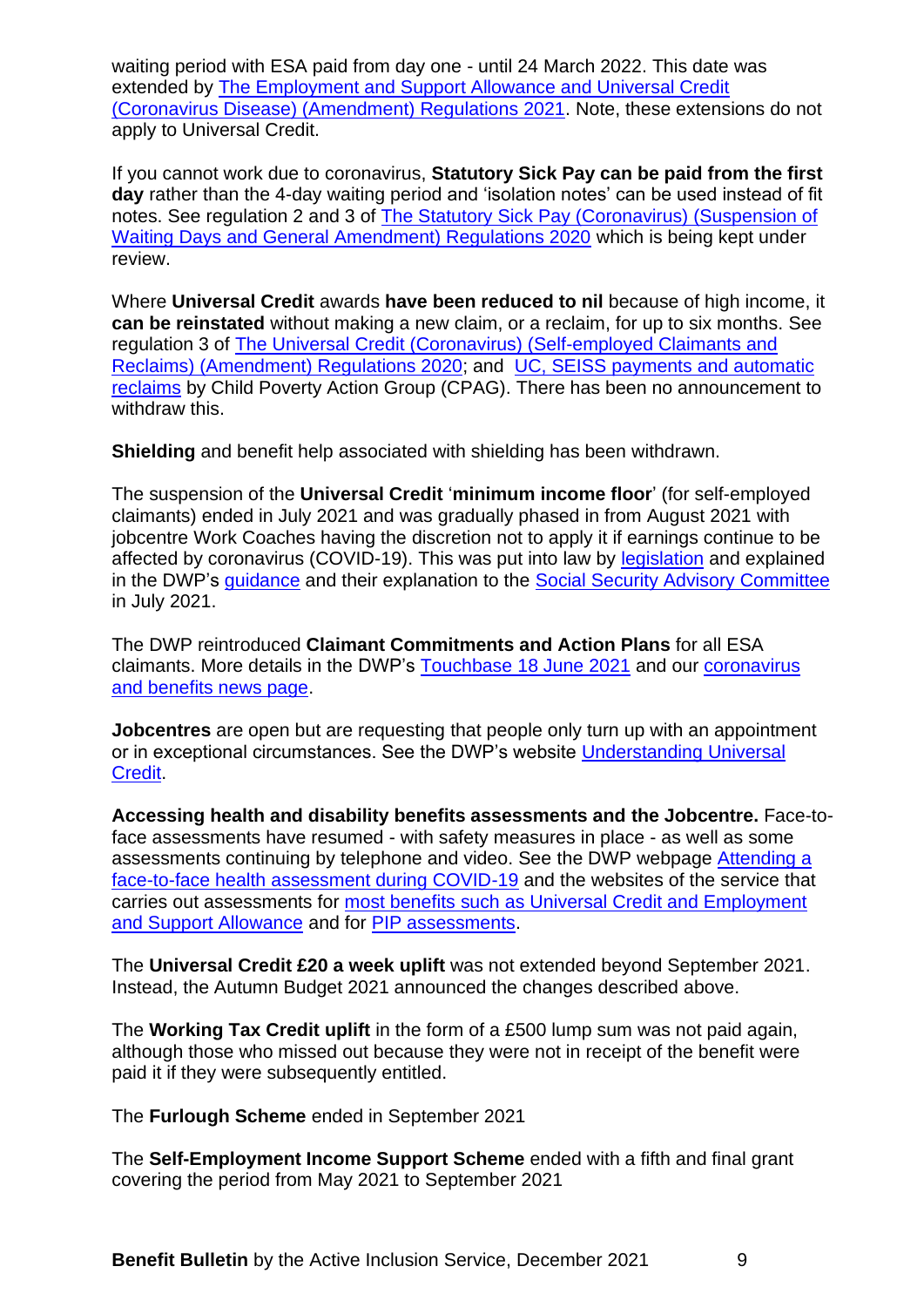The rule that allowed **Carer's Allowance** to continue during a temporary break in entitlement 'as a result of isolation due to, or infection or contamination with, coronavirus disease of either the carer or the person cared for' ended on 31 August 2021.

The **coronavirus Working Tax Credit (WTC) easement** that allowed people to work less than the normal hours ended on 25 November 2021. See [DWP press release](https://www.gov.uk/government/news/working-tax-credit-customers-must-report-changes-to-working-hours)

The Kickstart Scheme for 16-24 years old on Universal Credit – which provides six months paid employment along with support to develop employability and workrelated skills is [closing.](https://www.gov.uk/guidance/kickstart-scheme-closure?utm_medium=email&utm_campaign=govuk-notifications&utm_source=db8d4188-dcb8-434a-94d8-deb8aefbb04b&utm_content=daily)

The Government [said](https://www.gov.uk/government/news/government-launches-500m-support-for-vulnerable-households-over-winter) it was giving £500m to councils to support vulnerable households over winter, called '**The Household Support Fund'**. See the City Council's webpage on how it will administer the [Household Support Fund.](https://www.newcastle.gov.uk/services/public-health-wellbeing-and-leisure/public-health-services/coronavirus-covid-19/support-7)

# <span id="page-9-0"></span>**Reports**

### <span id="page-9-1"></span>**Disabled claimant died underweight, 'unkempt and dirty' benefits wrongly stopped**

A report by [Disability Rights UK](https://www.disabilityrightsuk.org/sites/all/modules/civicrm/extern/url.php?u=61719&qid=10173775) says that a disabled claimant died underweight, 'unkempt and dirty' after DWP mistakes. The DWP left the claimant to be supported by their elderly, disabled parents who themselves needed daily carers and meals delivered.

### <span id="page-9-2"></span>**Philippa Day's family wins 'substantial' compensation over benefits death**

The government contractor Capita has paid out "substantial" compensation to the family of Philippa Day who died by suicide after her disability benefits were taken away from her. The inquest into her death highlighted 28 examples of "systemic errors" by the Department of Work and Pensions and Capita which led to failures in how her claim was handled. Report by [Disability Rights UK.](https://www.disabilityrightsuk.org/sites/all/modules/civicrm/extern/url.php?u=61721&qid=10173775)

#### <span id="page-9-3"></span>**Link between deaths and austerity measures reports**

A report by York University and published by the British Medical Journal called: [Causal impact of social care, public health and healthcare expenditure on mortality in](https://bmjopen.bmj.com/content/bmjopen/11/10/e046417.full.pdf)  [England: cross-sectional evidence for 2013/2014](https://bmjopen.bmj.com/content/bmjopen/11/10/e046417.full.pdf) said that "We compare the growth in healthcare and social care expenditure pre-2010 and post-2010. We find that there were 57,550 more deaths in the latter period than would have been observed had spending growth during this period matched that in the earlier period"

See also a similar report published a few days earlier entitled [Life expectancy and risk](https://www.thelancet.com/journals/lanpub/article/PIIS2468-2667(21)00205-X/fulltext)  [of death in 6791 communities in England from 2002 to 2019: high-resolution](https://www.thelancet.com/journals/lanpub/article/PIIS2468-2667(21)00205-X/fulltext)  [spatiotemporal analysis of civil registration](https://www.thelancet.com/journals/lanpub/article/PIIS2468-2667(21)00205-X/fulltext) from the Lancet

# <span id="page-9-4"></span>**Useful guidance**

### <span id="page-9-5"></span>**By MoneyHelper**

[MoneyHelper](https://www.moneyhelper.org.uk/en) has replaced the Money Advice Service and is provided by The Money and Pensions Service which is 'an arm's-length' body sponsored by the DWP.

### <span id="page-9-6"></span>**Internal guidance by the DWP**

When you are supporting someone with a benefit issue, it may be useful to see what

**Benefit Bulletin** by the Active Inclusion Service, December 2021 10